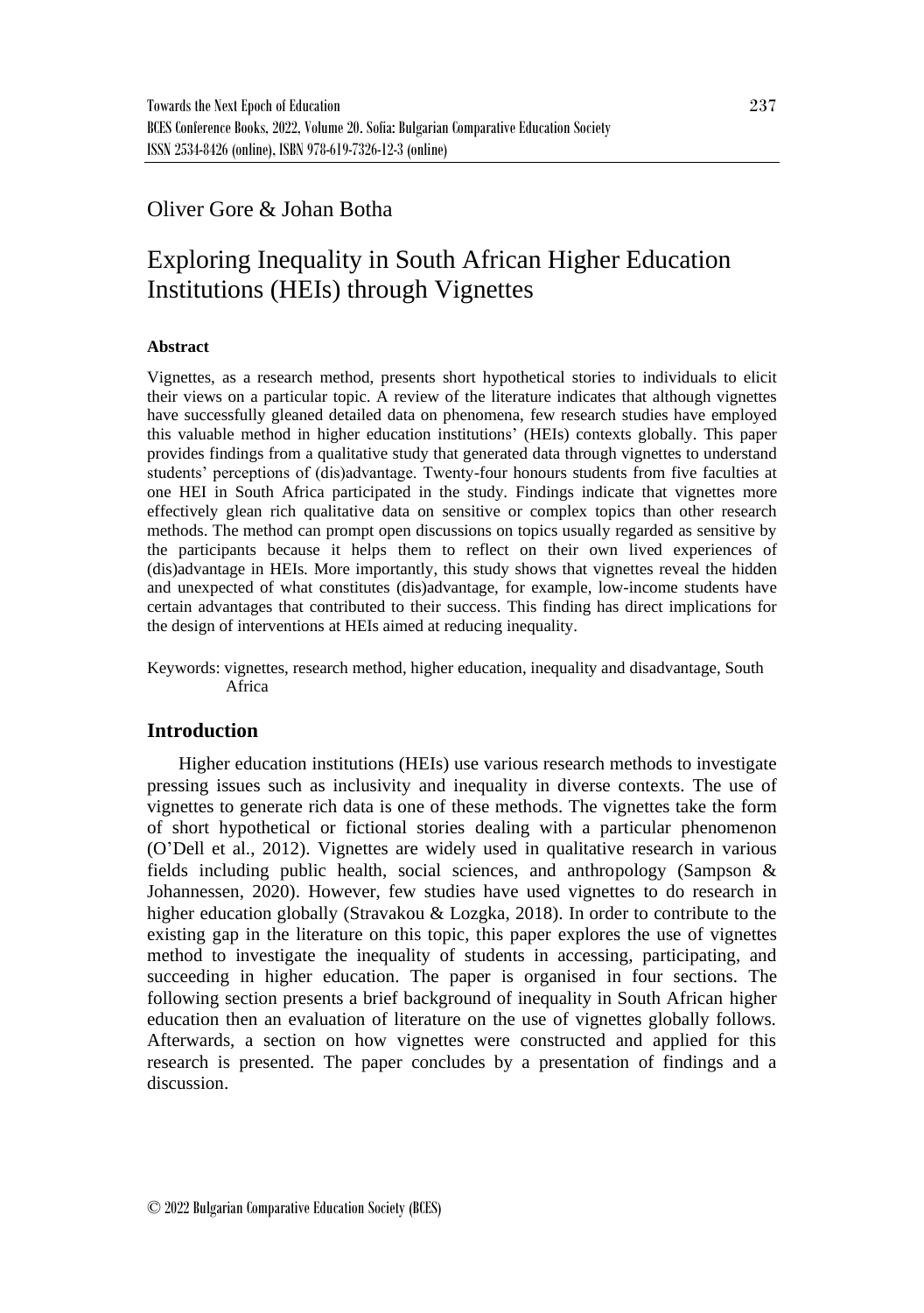#### **Inequality of access to and success in South African higher education**

South Africa is still grappling with inequality in higher education. The Department of Education (1997) have implemented policies to promote inclusive higher education by increasing the enrollment of historically excluded groups and offering financial and academic support. As evident through the violence and looting in July 2021 in KwaZulu-Natal and Gauteng Provinces and the #FeesMustFall activism in 2015, inequality and poverty in South African society and higher education persist. In 2018, enrolment rates at HEIs were: Black African students (19%), Coloured students (15%), Indian students (46%), and White students (55%). As reported by the Council on Higher Education (2020), based on 2018 statistics Black African students had the lowest success rate (75%), Coloured students (79%), Indian students (80%) and White students (86%). These statistics suggest that the interventions implemented to address inequality have not achieved what policy intended to do.

A review of the literature, however, shows that regardless of policy using the above racial categories in planning and monitoring of its interventions, inequality has become class rather than race based (Spaull, 2019). Furthermore, disadvantage is manifested in a complex intersection of factors ranging from poor schooling to inadequate finances for university expenses such as tuition, transport, accommodation and living expenses in addition to being underprepared for university education (Gore & Walker, 2020; Ruswa & Gore, 2021). Although the disadvantages students face in HEIs have been well documented, the advantages low-income students enjoy have not been given the same level of attention. The few studies that have been done point to limited advantages of low-income students. For example, the socio-economic hardships they have had to overcome which have made them resilient is mentioned as a valuable outcome (Marshal  $\&$  Case, 2010; Mkwananzi & Wilson-Strydom, 2018). Failure to acknowledge the advantages that students have leads to a tendency to view them through a deficit lens and to focus on their limitations. This is problematic in that it reproduces inequality as policymakers, HEIs management and university teachers often view disadvantage as a norm resulting in inadequate attention on addressing disadvantage (Mathebula, 2019; Smit, 2012).

The study reported in this paper aimed to investigate the meaning of "historically disadvantaged" a term employed by South African higher education policy for interventions meant to address inequality (Department of Education, 1997). Regardless of disadvantage being frequently used, the term has not been defined in policy documents resulting in some HEIs lacking clarity on what it is exactly and the consequent ineffective interventions (Gore & Walker, 2020). The research questions addressed in this paper are:

- What are students' perceptions of their (dis)advantage in accessing and succeeding in higher education institutions?
- How are vignettes useful in exploring advantage among the low-income students?

Learning from the advantages that the low-income groups have is a significant way of informing policy and practice in HEIs to effectively addresses inequality (Mathebula, 2019).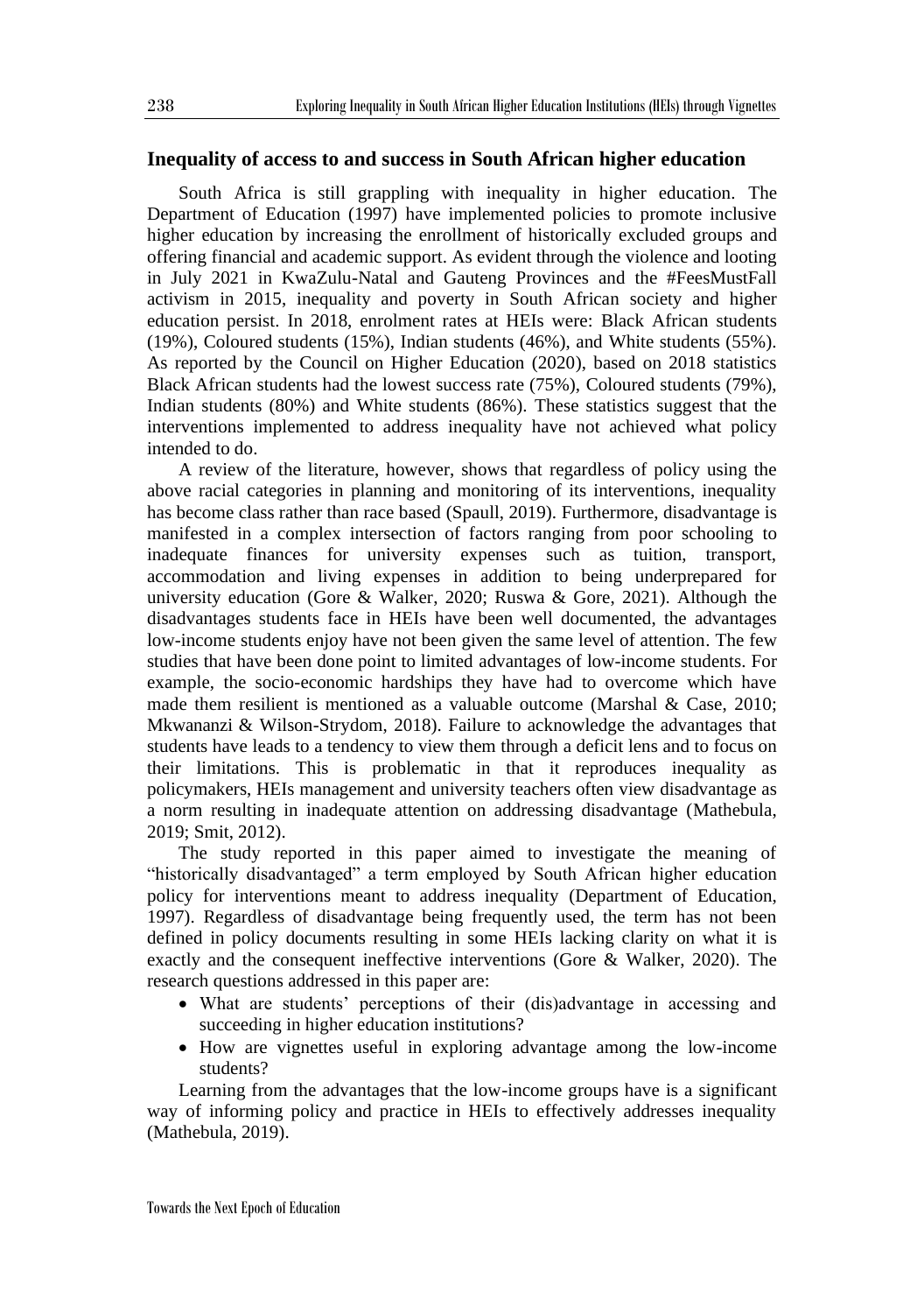#### **Using vignettes in higher education enquiry**

A review of literature shows that there are some studies that have employed vignettes in education. For instance, vignettes have been used to investigate equality in education in the US (Campbell, 1996), students' educational experiences in English and German universities (Kandemir & Budd, 2018), and school principals' values in Greek schools (Stravakou & Lozgka, 2018). The common characteristics of vignettes from the above mentioned studies is that the method focus on a certain research problem and simplify the issues being studied. Furthermore, vignettes explore actions presented in the stories, shed light on people's judgements on an issue, and elicit perceptions that are less personal on sensitive topics (Campbell, 1996). The story in the vignettes demonstrates the behaviour of a particular character or presents a situation within a context making it possible for the researcher to assess the participants' comments on the issues presented in the vignettes (Kandemir & Budd, 2018). When the stories "represent real" life situations, vignettes can generate detailed and honest accounts of a phenomenon as the researcher gains the trust of the participants so that they view him/her as part of the group (Sampson & Johannessen, 2020, p. 58).

After presenting the short stories, participants are asked to describe how they reacted to a given scenario. The fact that the vignettes provide some distance from reality gives the students the confidence to share their own experience and freely express their opinions (Stravakou & Lozgka, 2018). First benefit of using vignettes is that they encourage openness and minimise socially correct responses. Second benefit is that vignettes can generate data on research topics that the participants find sensitive because the method offers participants the opportunity to decide whether to disclose personal information or simply to comment on the stories (Sampson & Johannessen, 2020). Another benefit of using the vignettes is that they offer researchers the flexibility to focus on different aspects of the problem under study (O'Dell et al., 2012). The method also makes it possible to generate not only normative perceptions, but also stigmatised or deviant perceptions (Campbell, 1996). In some cases, however, vignettes can generate erroneous data because the participants' experiences might not resonate with the experience depicted in the vignette (Kandemir & Budd, 2018). The method can also encourage participants to give responses that are socially accepted (Stravakou & Lozgka, 2018). Despite its detractions, this method offers strong benefits and deserves to be employed in higher education in South African.

#### **Research methodology**

A qualitative methodology was adopted for the study using vignettes to gather data regarding students' views on the meaning of (dis)advantage in HEIs. Twentyfour volunteers were recruited at one South African HEI using a convenience sampling technique. Participants were drawn from five departments in the five university's faculties. The participants were diverse with regard to their socioeconomic status, race, gender and schooling backgrounds. Vignettes, in the form of short stories, were developed based on literature from South African higher education depicting students' varying opportunities to access and succeed in HEIs. Campbell (1996) outlines three essential criteria that should be met when developing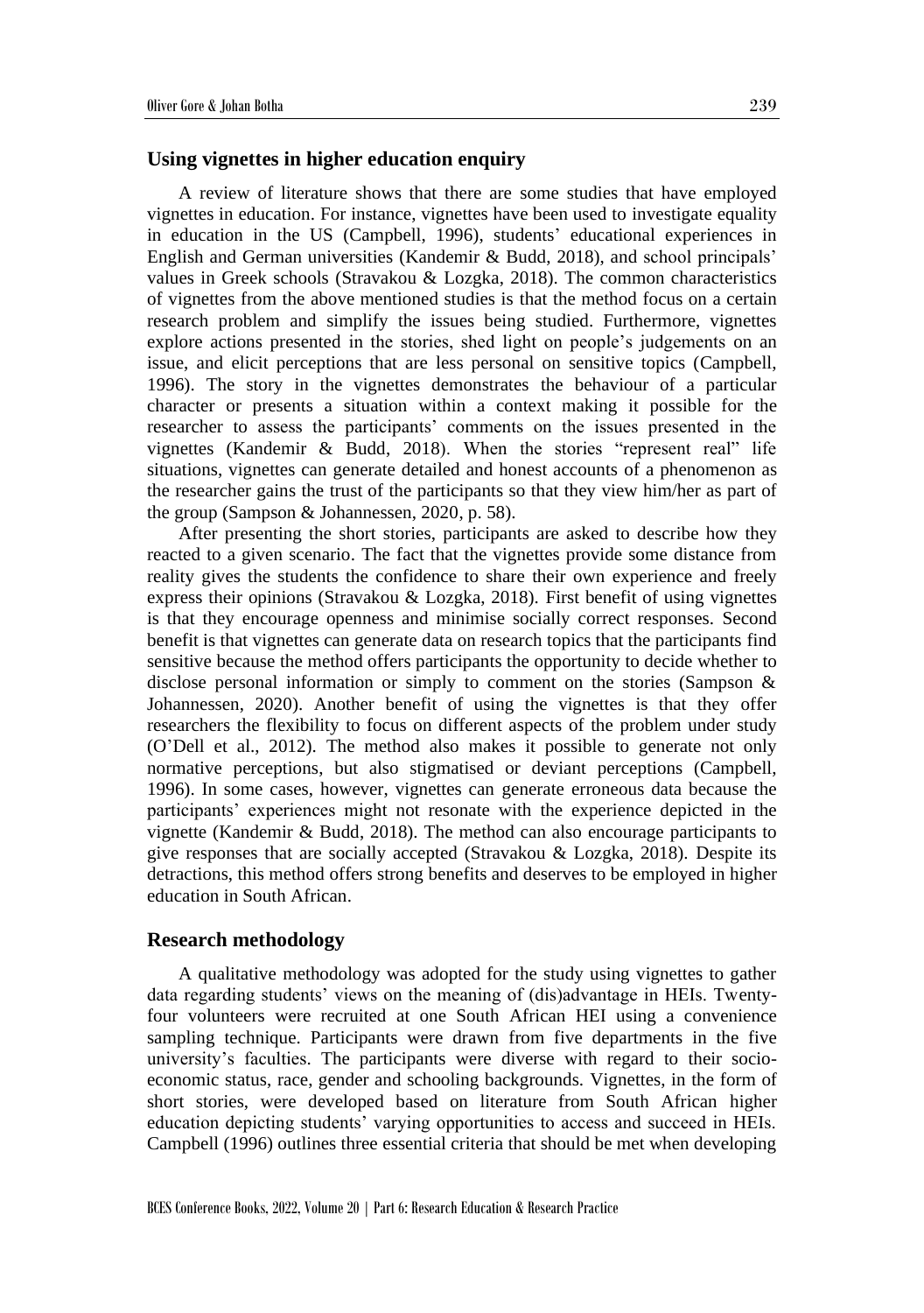the short stories, namely: a research problem, plausibility and pertinence. The criteria were all met when the short stories that presented scenarios of (dis)advantage were developed.

The data generation process involved requesting each of the participants to read three short stories. This was followed by individual interviews with open-ended questions exploring to what extent, and how students depicted in the short stories were (dis)advantaged. The interviews were audio-recorded and then transcribed before being thematically analysed with the help of NVivo 12, a qualitative software. The analysis process involved identifying text with similar meaning before combining the text to form subthemes. The subthemes were subsequently merged into themes (presented in the findings sections).

#### **Findings**

Vignettes can elicit detailed responses to the interview questions, encourage participants to reveal sensitive information, and offer flexible platforms to make judgements on complex topics. The following sections represent the final themes.

#### *Vignettes stimulates detailed responses to the interview questions*

Based on the findings, it was evident that vignettes prompted participants to discuss disadvantage in detail. Participants went beyond identifying the different forms of disadvantage to providing possible coping mechanisms without the researcher prompting them to do so. One of the participants stated that:

*I felt like Lerato [female, black and low income] is disadvantaged, firstly she lives off campus and can't afford to go to campus every day. She lives in a neighbourhood that is noisy, she doesn't have the type of friends that she needs to study with. I feel like that's what is happening with most of the students. I would, however, tell her to not drop out of school and study full time. Even though it's very difficult, you learn to find the balance, like for her, when they pass out at one in the morning, you learn to study at night, you have to adapt or die. She has to find a way because she is very disadvantaged because even if she drops out of school and finds a full-time job she is still going to be in the same environment.* (**Lebo**, female, low-income, black, Honours in Political sciences)

Besides the stimulation the vignettes offered, the detailed responses given by the participants could derive from the presented scenarios related to the students' own lives and experiences. Aspects that emerged from the data were: accommodation that was not conducive to study, lack of funding for travel to and from the campus, lack of social networks for academic support, failure to adjust to university environment, and thoughts about dropping out from the university.

### *Vignettes encourage participants to open up when discussing sensitive information*

The findings indicate that the vignettes encouraged participants to openly discuss issues. Participants might not have been comfortable to open up if other research methods had been used. One example is race, a sensitive topic in the South African context. Participants gave uncensored responses with regard to race and disadvantage. Concerning the persistence of disadvantage among the black students, one participant noted: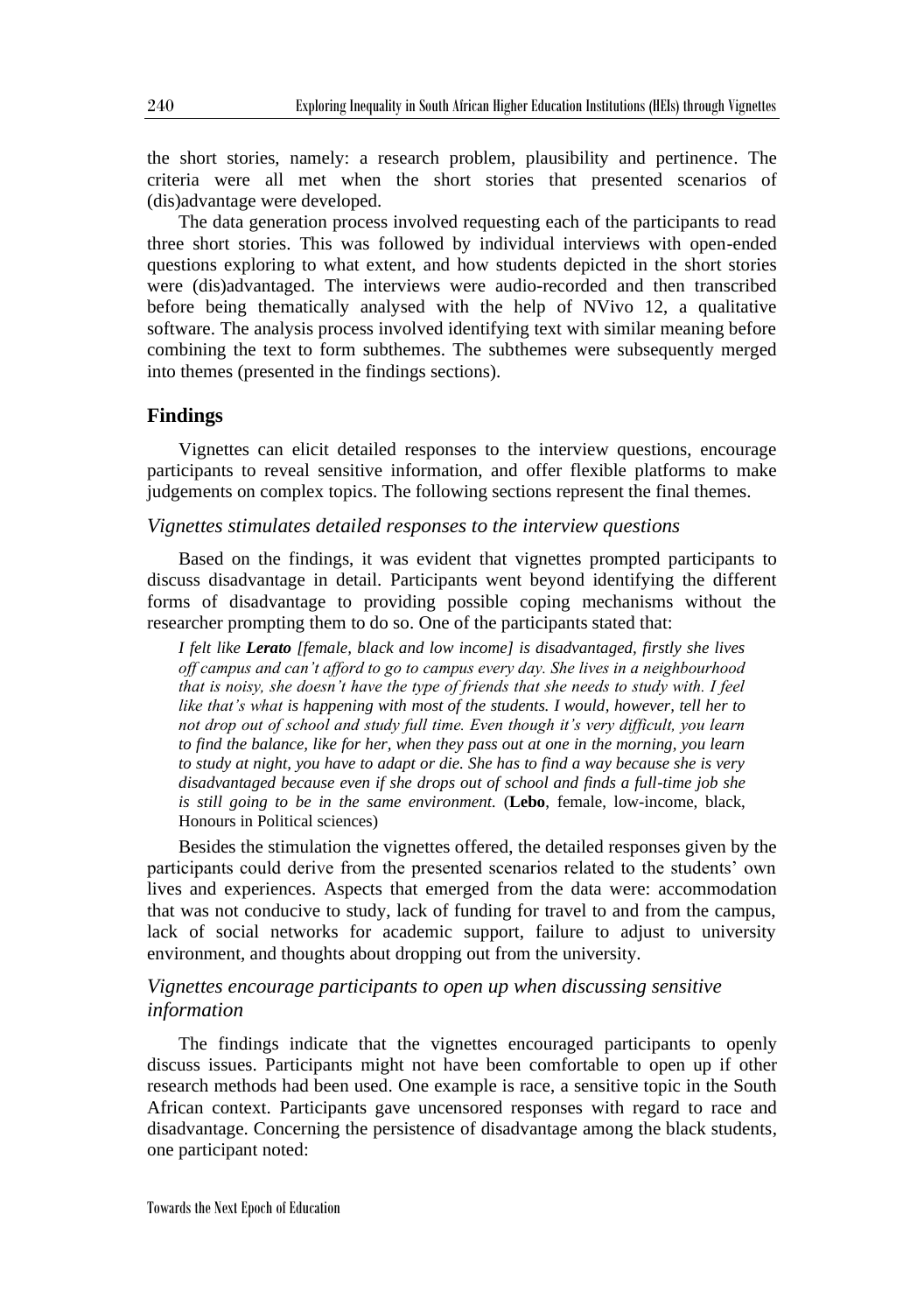*In the ways that Lerato cannot come to university, I don't think that it is a white man's fault [and apartheid] of her being disadvantaged because its 20 years since 1994. Since then the government could have built even a railway station, if it was like that. From the townships, poor people could come and study, and I don't think it's a white man's fault. Lerato situation could be a white person as well and I could also say she is disadvantaged. The government could have done something to improve the situation. I hope I'm right and I'm not wrong but that's what I feel [laughs].* (**Henrick**, white, male, middleclass, Honours in Agricultural Economics)

Blame for the limited progress made in redressing disadvantage is laid at the door of the ineffective policies and corruption of post-apartheid administrations. The vignettes thus encouraged the participants to comment freely on sensitive issues.

#### *Vignettes offer flexible platforms to make judgements on complex topics*

It seems clear that vignettes have the potential to untangle the complexity of inequality and also allow participants to provide insights into the different ways and the extent to which students are advantaged. The different scenarios presented in the vignettes prompted participants to provide reflective comments on their experiences which enabled them to reveal the unexpected. For example, one participant mentioned that:

*I feel like I am advantaged, not in a sense that I have money. I feel like I am advantaged in the sense that the first years of my life, […], people (relatives) took a liking in me and contributed to paying for my studies and paid for my schooling. […] I eventually enrolled at this university even though I failed to come here for the first six months (due to lack of finances) before I got a bursary. […] I appreciate my studies even more, I feel like it drives me and turned me into this person that I am a wonderful hardworking person. Sorry, I am getting a bit emotional […sobs].* (**Palesa**, black, female, low income, Honours in Education)

After reading the vignettes, the participant related her lived experiences, revealing that she perceived herself as advantaged because the financial challenges she had faced had made her determined to work hard. This account demonstrates that advantage may be described as having a positive view about one's life and being motivated to work hard to improve one's life. Even the mere fact of having a bursary, despite its inadequacy of the amount of money offered, is construed as an advantage by low-income students.

Having aspirations and goals for one's education and future career as well as being able to work to achieve them was interpreted by the students as an advantage. All the participants indicated that they looked forward to secure well-paying jobs after graduating including teaching, being in business, farming, marketing and accounting. **Rufuno** provided the following account:

*Firstly, I want to be a psychologist, I want to help people. I want to make money that satisfies me internally. […]. The association that I am part of (charity organisation), we are already doing things that are I want to do in future. We are helping people, we are touching people's lives with our services. We get to go out in the community and help people, so I feel that right now I am in the right path.* (**Rufuno**, black, female, low income, Honours in Psychology)

The extract shows that having aspirations such as graduating, securing a paying job, taking care of families and being concerned about local communities were interpreted by these students as an advantage. Resilience also emerged as identified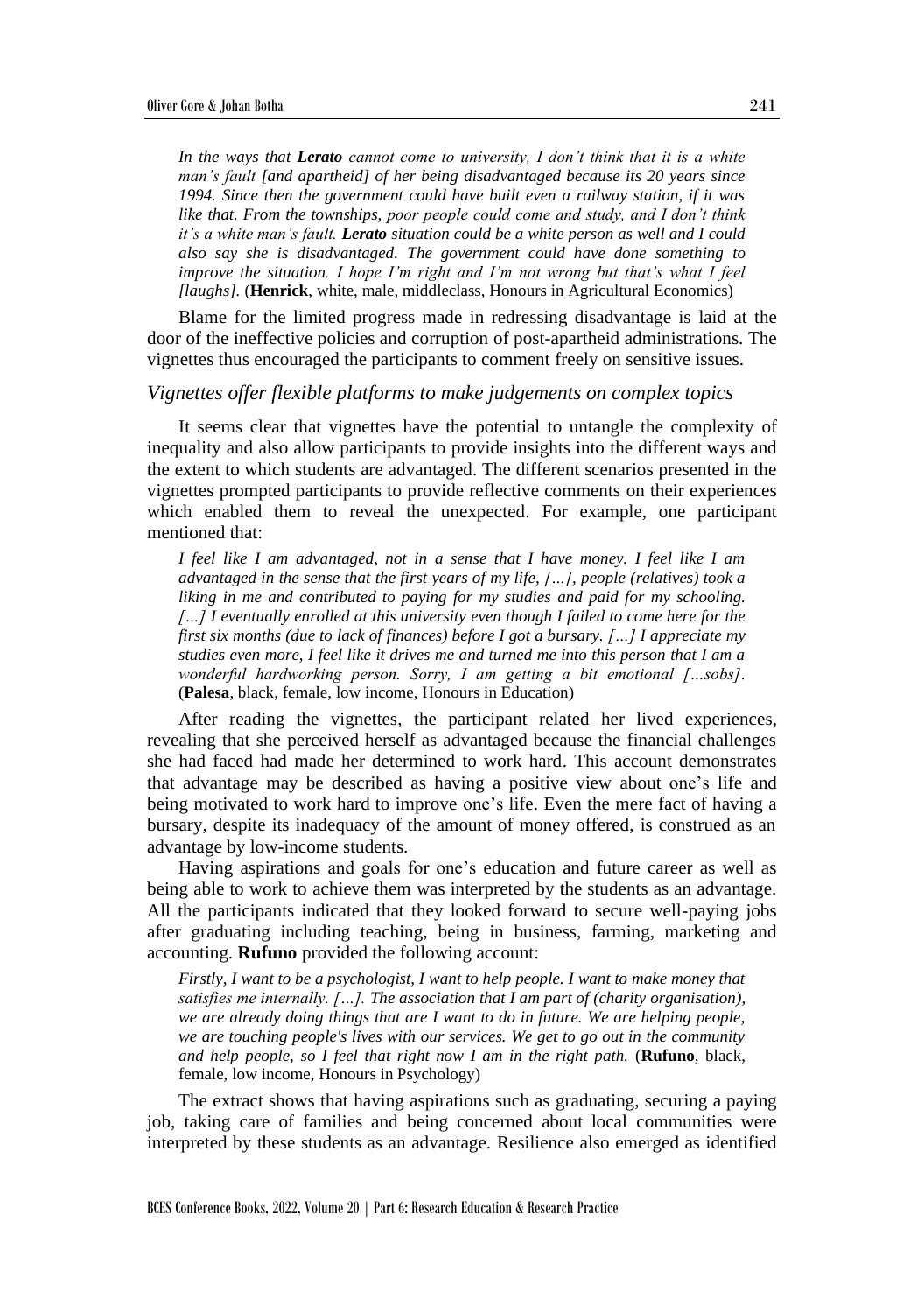advantage by some low-income students. Most of the low-income students indicated that they had failed and repeated some modules in their first and second years as they had struggled to cope with university education. Despite the difficulties they encountered, the students were able to bounce back and graduate, which provides evidence of their resilience. Vignettes, therefore generated data that called in question the widely held perception that low-income students are solely disadvantaged. The vignettes unpacked some advantages the low-income students perceive having including: being committed to hard work, being motivated, being resilient, having high aspirations, having a bursary, and caring for other members of their family and communities.

#### **Discussion**

The findings indicate that vignettes are an effective method of data generation as they encourage participants to elaborate on how the scenarios presented relate to their own lives. Sampson and Johannessen (2020) contend that vignettes stimulate open engagement especially on sensitive topics because they are impersonal. Furthermore, findings illustrated that the method generated rich and unexpected responses. The finding is contrary to the assertion by Stravakou and Lozgka (2018) that the vignettes generate socially correct responses. While low-income students were disadvantaged in several ways because of their limited resources, the vignettes revealed that these students perceived working hard, thinking positively about their lives, being motivated to change their lives, and having a bursary even when it offered inadequate funding, as advantage. Mkwananzi and Wilson-Strydom (2018) explain that low-income students can set and attain high goals if they perceive aspirations as achievable and when the socio-economic conditions permit. More so, the results of this study demonstrated that being resilient is an advantage. The finding corresponds with Gore's (2020) study that showed that some low-income students can rebound after failing some modules contributing the students graduating (Gore, 2020). Equally interesting is the finding that caring about their families and being concerned about the welfare of their communities was considered as an advantage. This resonates with the aim of South African higher education to produce graduates who are not only employable, but also have good citizenship values (Department of Education, 1997). Thus, the vignettes allowed us to move from viewing students as having shortcomings to recognising the advantages that students from low-income groups perceive having that can enable them to be successful (Mathebula, 2019; Marshal & Case, 2010).

#### **Conclusion**

As evident from this study, vignettes are a valuable method that can be effectively employed to generate data for equality and inclusive higher education. Furthermore, this research confirms the value of bolstering vignettes with semistructured interviews, to validate the data and reduce the possibility of generating erroneous data. The findings revealed the centrality of motivation, hard work and high aspirations to students from low-income communities who are driven by the lived experience of hardship. To that end, an obvious recommendation for HEIs would be to consider making full use of these forms of identified advantage by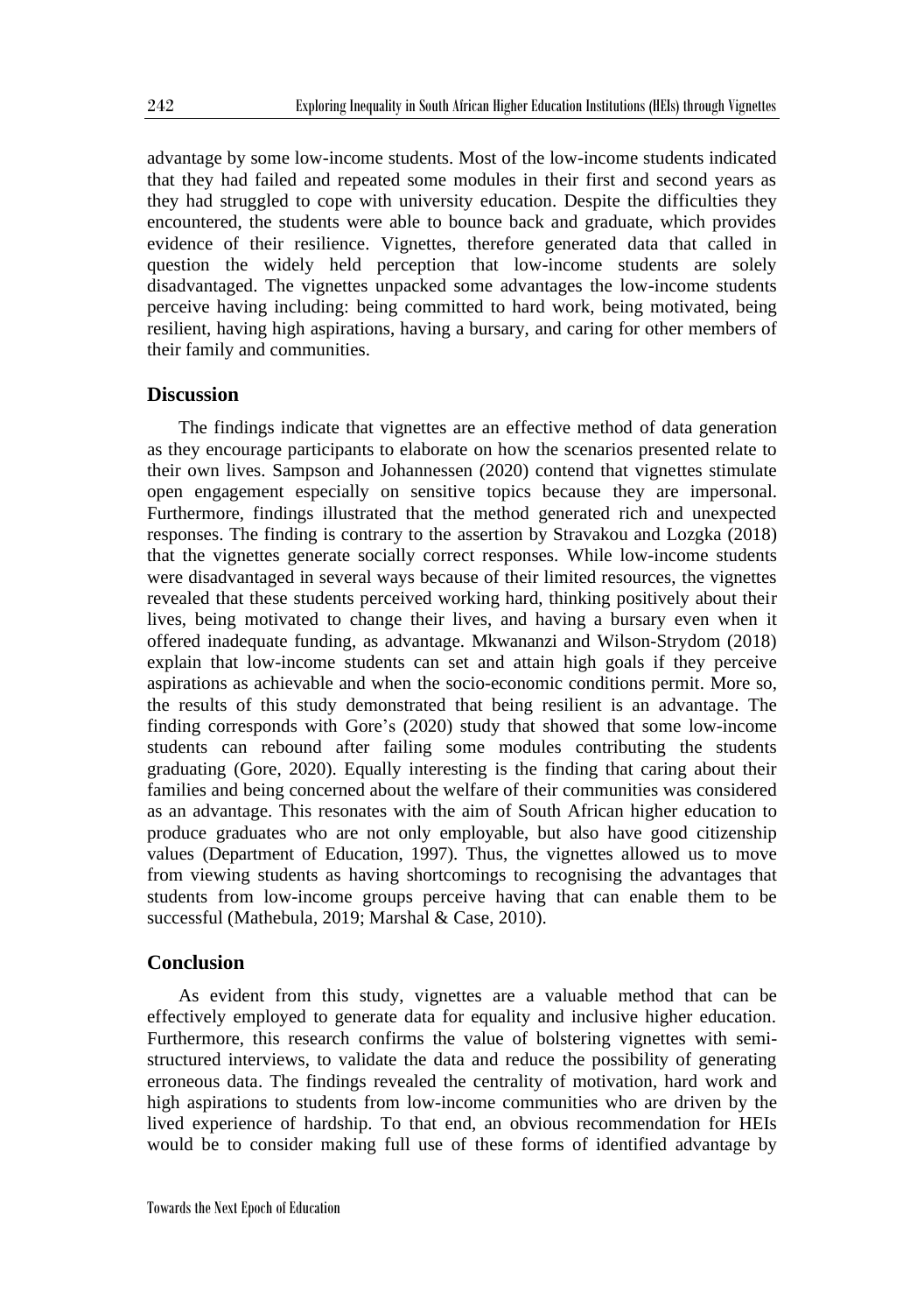offering peer social support programmes and institutional psychosocial interventions to boost students' resilience and their motivation to work hard towards achieving their aspirational goals.

#### **Acknowledgements**

This study was funded by the South African Research Chair Initiative of the Department of Science and Technology and the National Research Foundation of South Africa (grant number 86540).

#### **References**

- Campbell, P. B. (1996): *How would I handle that? Using vignettes to promote good math and science education*. Washington, DC: American Association for the Advancement of Science, Collaboration for Equity.
- Council on Higher Education (2020): *VitalStats Public Higher Education 2018*. Pretoria: Council on Higher Education.
- Department of Education (1997): *Education White Paper 3: A Programme for the Transformation of Higher Education*. Pretoria: Government Gazette, 386 (18207).
- Gore, O. T. & Walker, M. (2020): Conceptualising (dis)advantage in South African higher education: a capability approach perspective. *Critical Studies in Teaching and Learning*, 8(2), 55-73.
- Gore, O. T. (2020): Capabilities That Matter Most for Disadvantaged Students in South African Universities. In: *Educational Reforms Worldwide* (pp. 270-276). BCES Conference Books, Vol 18. Sofia: Bulgarian Comparative Education Society.
- Kandemir, A. & Budd, R. (2018): Using Vignettes to Explore Reality and Values with Young People. *Forum Qualitative Sozialforschung / Forum Qualitative Social Research*, 19(2), Art. 1, 49 paragraphs.
- Marshal, D. & Case, J. (2010): Rethinking 'disadvantage' in higher education: a paradigmatic case study using narrative analysis. *Studies in Higher Education*, 35(5), 491-504.
- Mathebula, M. (2019): Recognising poor black youth from rural communities in South Africa as epistemic contributors. *Critical Studies in Teaching and Learning*, 7(1), 64-85.
- Mkwananzi, F. & Wilson-Strydom, M. (2018): Multidimensional disadvantages and educational aspirations of marginalised migrant youth: insights from the Global South. *Journal of Global Ethics*, 14(1), 71-94.
- O'Dell, L., Crafter, S., Abreu, G. & Cline, T. (2012): The problem of interpretation in vignette methodology in research with young people. *Qualitative Research*, 12(6), 702- 714.
- Ruswa, A. & Gore, O. T. (2021): Rethinking student poverty: Perspectives from one higher education institution in South Africa. *Higher Education and Research Development*, 40(7), 1-14.
- Sampson, H. & Johannessen, I. A. (2020): Turning on the tap: the benefits of using 'real-life' vignettes in qualitative research interviews. *Qualitative Research*, 20(1), 56-72.
- Smit, R. (2012): Towards a clearer understanding of student disadvantage in higher education: problematising deficit thinking. *Higher Education Research and Development*, 31(3), 369-380.